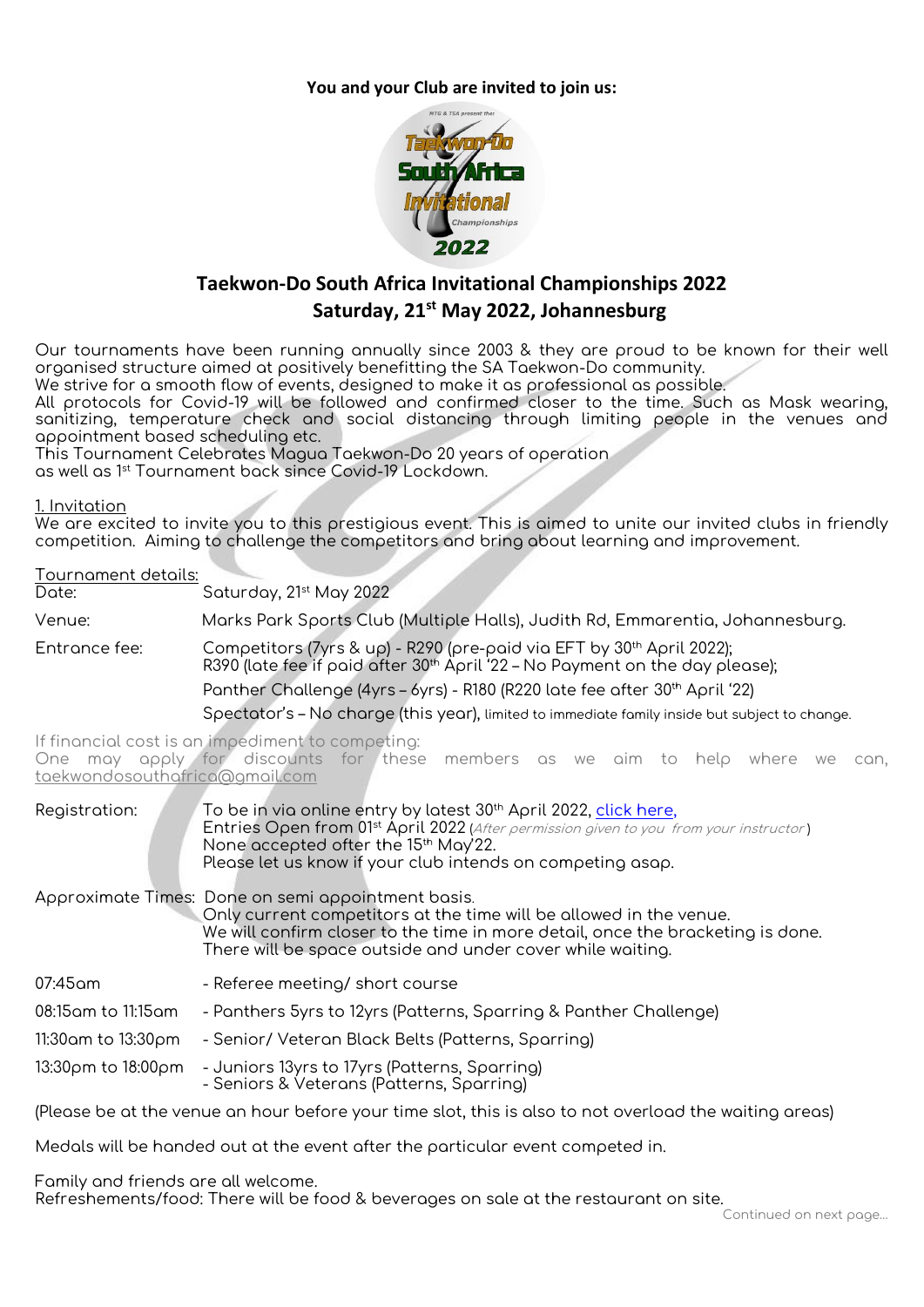## **2. Events**

The Tournament will include Sparring, Patterns & Panther Challenge

(We will resume power and special techniques next year hopefully after the pandemic, once running on a more normal schedule). Basically we want to cater for all ages and belt levels, including black belts.

- a) **Patterns:** I.T.F./Chang Hon Style Patterns
	- 1 Optional pattern during preliminary rounds & 1 or 2 optional patterns in the final round. Children 1 pattern also in the final.
- b) **Sparring:**
	- The TSA Invitational will follow the rules of the (Choi Jung Hwa) Canada International Taekwon-Do Federation (I.T.F) (This includes point scoring, warnings, fouls and patterns). Contact Norman for detailed info on points etc: [taekwondosouthafrica@gmail.com](mailto:taekwondosouthafrica@gmail.com)
	- Once a competitor has been called upon by the table to be present in the ring, a maximum of 2 minutes will be allowed to find that person before he/she will be disqualified.
	- Elimination rounds is 1 x 2 minute round, and the final consist of 2 x 2 minute rounds.
	- Kids sparring (5yrs to 12yrs) will be  $1 \times 1$  minute round, final 2  $\times 1$  minute rounds. **(Lengths may be shorter due to possible mask wearing depending on regulations, as well as longer break, confirmd closer to time)** No head contact for kids. (From 10yrs possibly **light** head tap contact to the head guard).
	- Full sparring gear (including hand, foot, shin & (groin guard for males and mouth guards) is COMPULSORY, Head Guard is advised.
	- Sparring rules may be changed by the umpire during or before a match with out notice. Such as stopping head contact if it is deemed necessary or implementing a one or two punch rule, especially but not limited to the Panther, Junior age and Senior novice divisions.

## **c) Panther Challenge Taekwon-Do event course (4yrs to 6yrs old)**

- **(Older kids can do it if they are not planning on competing in the other divisions).**
- The Panthers course will consist of an obstacle type course format with the little ones moving to different Taekwon-Do related exercises. As an example there will be sparring, floor exercises eg coming forward with punches etc, pad work some fun wrestling and fitness & strength exercises. Once completed all of the participants will receive an award & certificate. A full programme of this fun event for the Panthers will be sent in due course.

# **The Tournament will cater for categories in the following divisions:**

Any of these and the following can be changed on the day to suit the circumstances.

| Panther Cubs Challenge | - 4yrs to 6yrs                                                               |
|------------------------|------------------------------------------------------------------------------|
| Panthers               | - 7yrs to 12yrs                                                              |
| Juniors                | - 13yrs to 17yrs                                                             |
| <b>Seniors</b>         | $-18$ yrs to $35$ yrs                                                        |
| Veterans               | $\sim$ 36yrs & UP (depending on category size, may be combined with Seniors) |
|                        |                                                                              |

all White Belt/ Yellow Stripes to Black Belts up to Sixth (VI) Dan are welcome to enter.

- The number of categories will depend on the number of entrants and will only be finalized the day before. A category must have at least 3 participants. For small categories we could change to Round Robin or loosers pool, or for any category. Categories can also be put together in the case of too few entrants.
- There is no coaching at the ring at this tournament. The head coach of a team is the only one allowed to present an official protest at a cost of R300.
- A "Corner judging course" will be given before start of the tournament.

## **3. Results**

The result is final. No changes will be considered afterwards. The referee remains the master of the floor. Disqualifications will be made only by the tournament director only after consultation with the referee and corner judges. The Tournament organisers' decision in any contested result will be final. Parents/ Spectators are forbidden from making protests regarding judging. An instructor may make an official protest at R300 to the tournament director only as the match ends (the next match must be paused.) Clear video proof from different angles is necessary and unless hugely obvious by a very wide margin of clean scoring points, multiple infringements or warnings were not marked, it will not be considered. Regarding patterns it is difficult as the judges could be looking at the other competitor when a technical mistake/s happens, so that cannot be the sole reason for a patterns complaint.